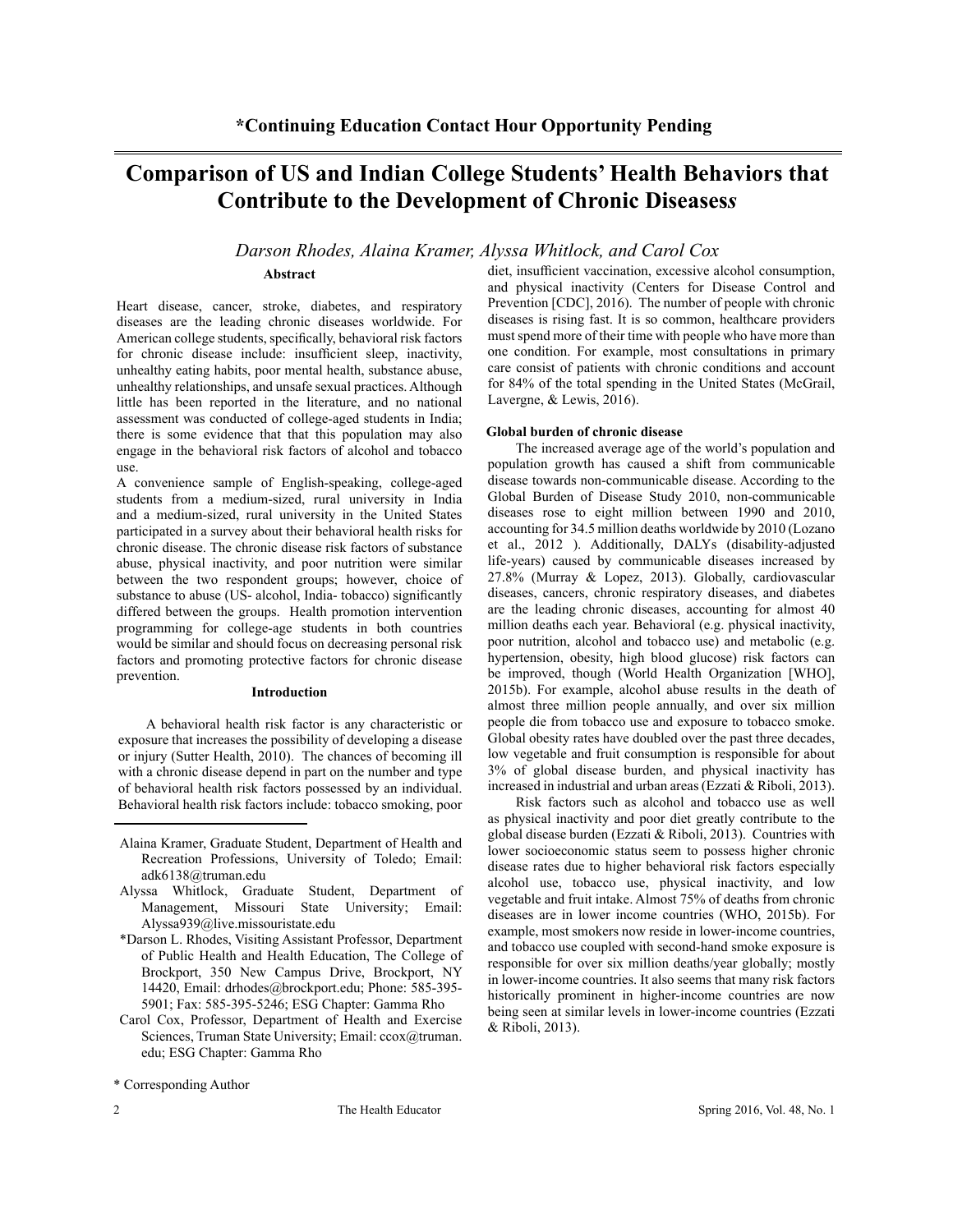#### **College students: United States and India**

In the United States, about half of all adults have some type of chronic condition such as heart disease, stroke, cancer, type 2 diabetes, obesity, and arthritis (CDC, 2016). Over 85% of health care spending in the United States is for chronic conditions, and about half of all deaths annually are from the chronic diseases of heart disease and cancer. Over one-third of adults are obese, over 50 million adults suffer from arthritis, and diabetes is a leading cause of kidney failure. Unhealthy lifestyle behavioral risk factors can lead to increased risk for these conditions (CDC, 2016). For American college students, specifically, behavioral risk factors for chronic disease can be decreased by eating a balanced diet, preventing sexually transmitted diseases, obtaining adequate sleep and exercise, avoiding harmful substances, and maintaining mental health (CDC, 2015b).

In India, the leading causes of death are heart disease, chronic obstructive pulmonary disease, and stroke. The mortality rates for all ages in India include: cardiovascular diseases  $(24\%)$ , cancer  $(6\%)$ , respiratory diseases  $(11\%)$ , diabetes (2%), nutritional conditions (37%), and injuries (10%) (WHO, 2015a). Although there is little information on chronic diseases rates for college students in India, some behavioral risk factors of all Indians include smoking, physical inactivity, and high blood pressure. For example, 25.1% of males and 2.0% of females report smoking tobacco daily in India (WHO, 2015a) as compared to United States rates of 18% and 14.8% (CDC, 2015a). In India, almost 11.0% of males and 17.3 % of females reported being physically inactive (WHO, 2015b) as compared to United States rates of 40.0% and 50.0%, respectively (WHO, 2016). Over one-third of males and 31.7% of females reported hypertension in India (WHO, 2015b) compared to United States rates of 34.1% and 32.7% (CDC, 2015c).

#### **Purpose**

To determine these rates and risk factors for American students, the American College Health Association surveys college students annually using the *National College Health Assessment* that includes questions covering a wide range of health issues such as: alcohol, tobacco, and other drug use, sexual health, weight, nutrition and exercise, mental health, and personal safety and violence (American College Health Association, 2016a). Even though the survey has only been used in the United States, college students are a diverse, yet distinct, population with specific health risks and needs. Although little has been reported in the literature, and no national assessment was conducted of college-aged students in India, there is some evidence that this population may also engage in the behavioral risk factors of alcohol and tobacco use (WHO, 2015a). Therefore, the purpose of this study was to determine the types and levels of behavioral health risk factors that contribute to chronic disease in college-aged students in India as compared to those in the United States.

#### **Methods**

A convenience sample of 79 (English-speaking) collegeaged (between the traditional 18-23 years of age) students enrolled in a medium-sized, rural university in West Bengal, India as well as 76 college-aged American students enrolled in a medium-sized, rural university in Northeast Missouri, USA were asked to participate in a survey about their behavioral health risks. Each was given an informed consent document that described the purpose of the study, that they were not required to participate, and that they could withdraw at any time without penalty. All 155 students (100%) signed the form and freely agreed to participate in the study.

### **Instrument**

The American College Health Association's (ACHA) *National College Health Assessment (ACHA-NCHA II),* a nationally- recognized survey, was used to collect data on participants' behavioral health risks. It was developed by an interdisciplinary team of college health professionals and was systematically evaluated with reliability and validity analyses. These analyses include performing item reliability analysis overlapping items with nationally representative database, conducting measurement and construct validity analyses comparing results of the ACHA-NCHA with a nationally representative database, and comparing relevant percentages with nationally representative databases. Some of the sets used for evaluation of reliability and validity are the National College Health Risk Behavior Survey CDC 1995 and Harvard School of Public Health 1999 College Alcohol Study (CAS) (American College Health Association, 2016b).

The survey included 66 sections that focused on health habits, behaviors, and perceptions in the following areas: Alcohol, Tobacco, and Other Drug Use; Sexual Health; Weight, Nutrition and Exercise; Physical Health; Mental Health; and Impediments to Academic Performance (ACHA, 2016). In this study, data on sexual health was not reported because there was not enough data collected from the Indian participants to compare with the American participants. Additionally, data on mental health and impediments to academic performance were not reported because the study focused on individual behaviors that may lead to chronic diseases. As such, a total of 20 items were used for the study. Two items addressed demographic variables, sex and residence. Eighteen items addressed behaviors and perceptions. One item asked "How would you describe your general health?" Six items began with the stem, "In the last 30 days, on how many days did you use…" and then asked about cigarettes; tobacco from a water pipe (hookah); cigars, little cigars, clove cigarettes; alcohol; smokeless tobacco; and marijuana. Two items asked about alcohol use the "…last time you partied/socialized…". Specifically the number of drinks consumed and the number of hours alcohol was consumed were addressed. One item asked about the number of times the participant had consumed five or more drinks of alcohol in one sitting. One item asked the participants to describe their weight status. One item asked about the number of servings of fruits and vegetables that were eaten each day. Four items addressed physical activity with questions pertaining to the number of days over the past week the participant had in engaged in moderate intensity aerobic exercise, vigorous intensity aerobic exercise, and 8-10 strength training exercises for 8-12 repetitions each, while the fourth item asked about exercising to lose weight in the last 30 days. One item asked if the participant "…had a dental exam and cleaning in the last 12 months?", and one item asked if the participant "...used sunscreen regularly with sun exposure?"

**Sample**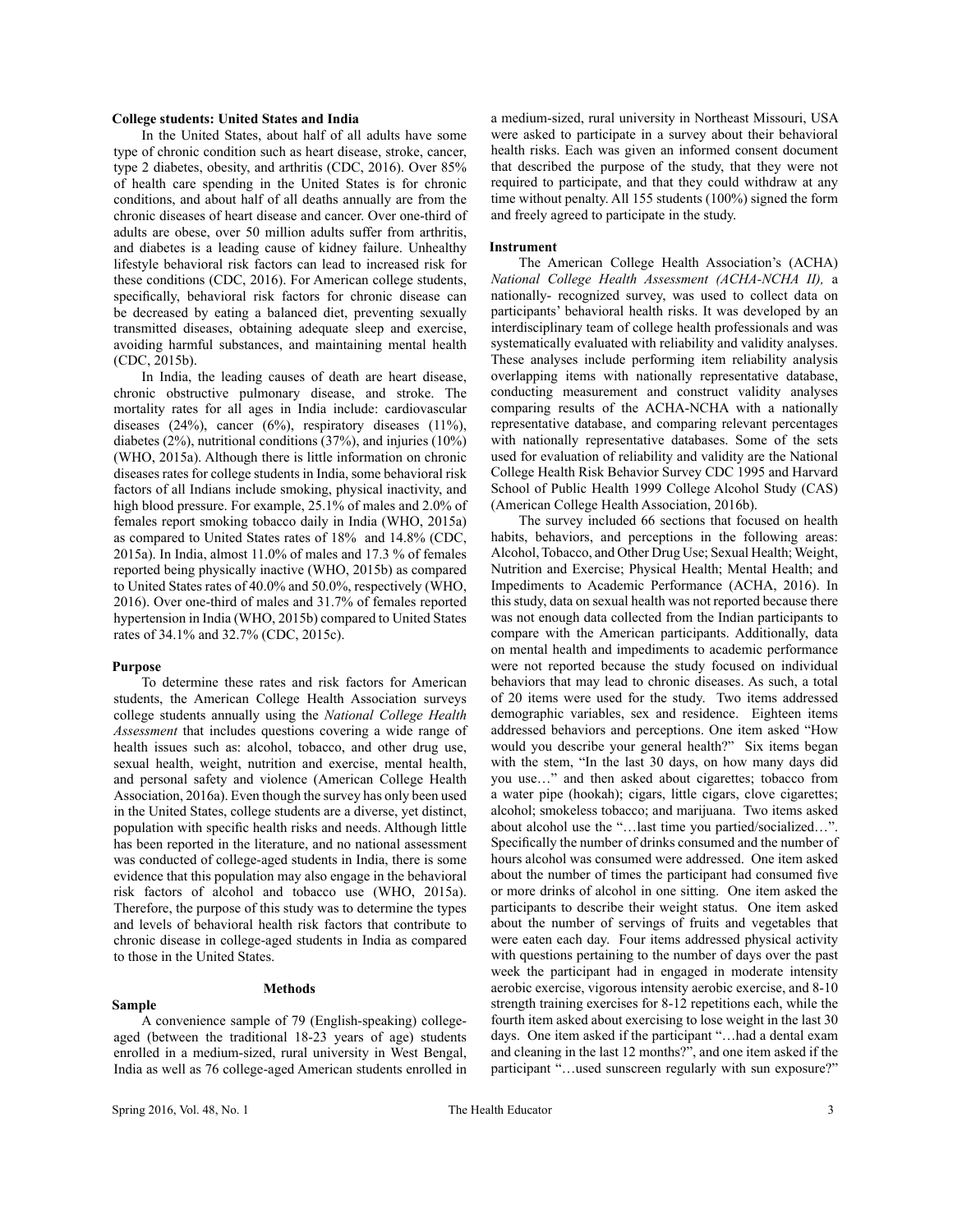## **Procedure**

During summer 2013, after IRB approval and participant consent, respondents from India completed the confidential surveys in a classroom at the conclusion of a school day. A student volunteer collected the surveys, placed them in an envelope, and delivered them to the researcher for data input and analysis. During fall 2013, after IRB approval and participant consent, respondents from the United States completed the confidential surveys in a classroom at the conclusion of a school day. To maintain confidentiality, no names, only code numbers, were placed on the surveys; and all surveys were shredded once the data was recorded.

#### **Analysis**

Descriptive statistics were computed on all items. Subsequently, responses to the 18 behavioral and perception items were dichotomized so that participants were categorized into one of two groups, for example, users or non-users, and a series of Chi-square analyses were computed  $(n = 15)$  to determine if there were significant differences in the responses of United States student participants versus Indian student participants, when there was a minimum cell size of five for each respective response in the analysis.

#### **Results**

#### **Demographics**

As seen in Table 1, a total of 155 students from both India and the United States participated in this study. A little over half (53%, 42/79) of respondents from India were male, and a majority (71%, 54/76) of respondents from the United States were female. Almost 60% (44/76) of respondents from the United States resided in off-campus housing followed by residence hall (36%, 27/76). On the other hand, of respondents from India, a little over half (52%, 41/79) resided at their parent/guardian's home.

#### Table 1.

*Demographics of Study Participants (n = 155)*

# **Demographic Variable Frequency n (%)** Frequency n (%) **Frequency n (%) US India Total Gender**  Male  $22(14.2)$   $42(27.1)$   $64(41.3)$ Female 54 (34.8) 37 (23.9) 91 (58.7) **Current Residence** Campus Residence Hall 27 (18.6) 7 (4.8) 34 (23.4) Fraternity/Sorority House  $0 \quad (0)$   $2 \quad (1.2)$   $2 \quad (1.2)$ Other Campus Housing  $3 (2.1)$   $4 (2.8)$   $7 (4.8)$ Parent/Guardian's Home 0 (0) 41 (28.3) 41 (28.3) Other off-campus Housing 44 (30.3) 11 (7.6) 55 (37.9)

Other  $0 (0)$   $4 (2.8)$   $4 (2.8)$ 

#### **General Health**

The first question on the survey required respondents to rate their general health; answers could range from "Don't know," "Poor," "Fair," "Good," "Very good," to "Excellent." A vast majority (92.1%, 70/76) of respondents from the United States rated their general health as "Good," "Very good," or "Excellent," while only 67% (53/79) of respondents from India rated their general health in these top categories (Table 2).

#### **Tobacco, alcohol, and other drug use**

The next questions asked respondents about tobacco, alcohol, and other drug use. When asked "Within the last 30 days, did you use cigarettes or hookah?" some (15.8 %, 12/76) respondents from the United States and about 38% (30/79) of respondents from India noted that they used cigarettes in the last 30 days. Almost 15% (11/76) of respondents from the United States and a little over 3% (3/79) of respondents from India noted that they smoked tobacco from a water pipe/hookah over that time period. Respondents from India were significantly (*p= .001*) more likely than those from the United States to have used cigarettes over the last 30 days.

When asked "Within the last 30 days, did you use alcohol?", a majority (81.6%, 62/76) of respondents from the United States and 24.1% (19/79) of respondents from India noted that they used alcohol in the last 30 days. Respondents from the United States were significantly *(p= .000*) more likely than those from India to use alcohol over the last month.

When asked about the last time they socialized, 55.2% (42/76) of respondents from the United States and 6.3% (5/79) of respondents from India noted that they drank five or more drinks during that time. In addition, 63.2% (48/76) of respondents from the United States and12.7 % (10/79) of respondents from India noted they spent more than two hours drinking during that time. Respondents from the United States were significantly (*p=.000)* more likely than those from India to drink five or more drinks and to drink for two or more hours the last time they socialized. Also, 57.9% (44/76) of respondents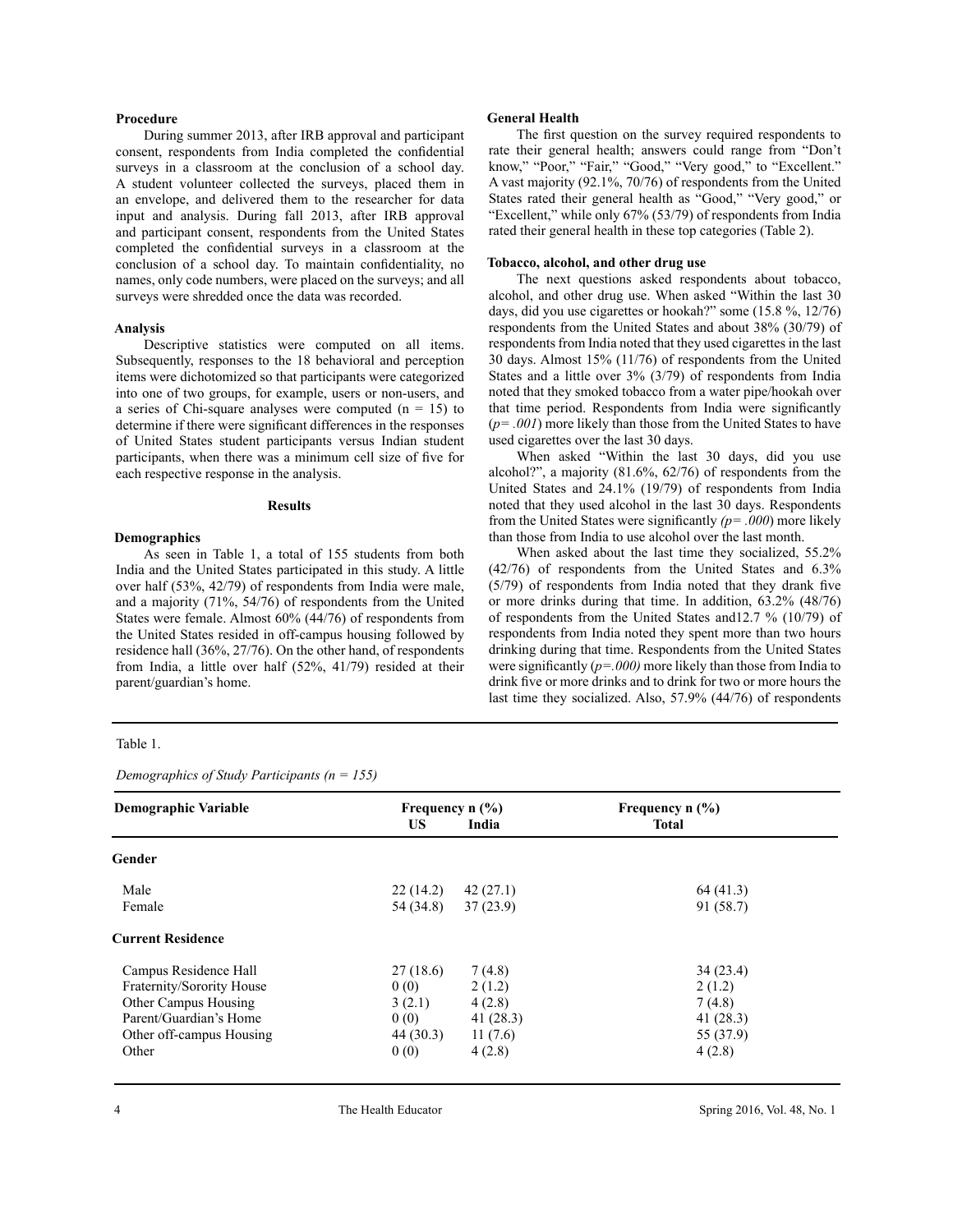# Table 2.

*Chi-square values applied to behaviors that contribute to chronic disease of college aged students in India and US*

| Variable                                                              | <b>US Students</b><br>n | <b>India Students</b><br>n | Chi-Square | DF           | P        |
|-----------------------------------------------------------------------|-------------------------|----------------------------|------------|--------------|----------|
| General Health                                                        |                         |                            |            |              |          |
| Good health or better                                                 | 70                      | 53                         |            |              |          |
| Fair or poor health                                                   | 4                       | 26                         |            |              |          |
| Last 30 days: Smoked cigarettes                                       |                         |                            |            |              |          |
| N <sub>o</sub>                                                        | 65                      | 46                         | 10.96      | 1            | .001     |
| Yes                                                                   | 12                      | 30                         |            |              |          |
| Last 30 days: Smoked tobacco from water pipe-hookah                   |                         |                            |            |              |          |
| No                                                                    | 66                      | 72                         |            |              |          |
| Yes                                                                   | 11                      | 3                          |            |              |          |
| Last 30 days: Smoked cigars                                           |                         |                            |            |              |          |
| No                                                                    | 68                      | 64                         | 0.12       | 1            | .735     |
| Yes                                                                   | 9                       | 10                         |            |              |          |
| Last 30 days: Drank alcohol                                           |                         |                            |            |              |          |
| No                                                                    | 15                      | 55                         | 45.64      | $\mathbf{1}$ | .000     |
| Yes                                                                   | 62                      | 19                         |            |              |          |
| Last 30 days: Used smokeless tobacco                                  |                         |                            |            |              |          |
| No                                                                    | 71                      | 65                         | 0.18       | $\mathbf{1}$ | .667     |
| Yes                                                                   | 6                       | 7                          |            |              |          |
| Last 30 days: Smoked marijuana                                        |                         |                            |            |              |          |
| N <sub>0</sub>                                                        | 65                      | 65                         |            |              |          |
| Yes                                                                   | 12                      | $\overline{2}$             |            |              |          |
| Number of drinks last time partied                                    |                         |                            |            |              |          |
| Non-Binge                                                             | 35                      | 57                         | 33.16      | 1            | .000     |
| <b>Binge Drinker</b>                                                  | 42                      | 5                          |            |              |          |
| Hours drinking last time partied                                      |                         |                            |            |              |          |
| 2 or fewer                                                            | 29                      | 51                         | 29.49      | $\mathbf{1}$ | .000     |
| More than 2                                                           | 48                      | 10                         |            |              |          |
|                                                                       |                         |                            |            |              |          |
| Last 2 weeks: 5 or more drinks of alcohol at a sitting<br>Less than 1 | 33                      | 61                         | 31.19      | 1            | .000     |
| <b>Binge Drinker</b>                                                  | 44                      | 9                          |            |              |          |
|                                                                       |                         |                            |            |              |          |
| Self-described weight<br>Not overweight                               | 53                      | 50                         | 0.26       | $\mathbf{1}$ | .607     |
| Overweight                                                            | 24                      | 27                         |            |              |          |
|                                                                       |                         |                            |            |              |          |
| Number of fruits/ vegetables per day                                  | 71                      | 50                         | 14.25      |              | .000     |
| $<$ 5 servings                                                        |                         |                            |            | $\mathbf{1}$ |          |
| >5 servings                                                           | 5                       | 22                         |            |              |          |
| Past 7 days: Moderate exercise for at least 30 minutes                |                         |                            |            |              |          |
| None                                                                  | 50                      | 40                         | 0.08       | $\mathbf{1}$ | .778     |
| Most days                                                             | 26                      | 23                         |            |              |          |
| Past 7 days: Vigorous exercise for at least 20 minutes                |                         |                            |            |              |          |
| None                                                                  | 26                      | 31                         | 2.91       | $\mathbf{1}$ | $.088\,$ |
| At least 1 day                                                        | 50                      | 33                         |            |              |          |
| Past 7 days: Exercise to strengthen muscles                           |                         |                            |            |              |          |
| Less than 1                                                           | 47                      | 46                         | 3.41       | $\mathbf{1}$ | .065     |
| At least twice                                                        | 29                      | 14                         |            |              |          |
| Last 30 days: Exercise to lose weight                                 |                         |                            |            |              |          |
| No                                                                    | 38                      | 33                         | 3.94       | 1            | .047     |
| Yes                                                                   | 39                      | 16                         |            |              |          |
| Last 12 months: Dental exam/cleaning                                  |                         |                            |            |              |          |
| No                                                                    | 16                      | 38                         | 38.10      | $\mathbf{1}$ | .000     |
| Yes                                                                   | 59                      | 11                         |            |              |          |
| Used sunscreen regularly with sun exposure                            |                         |                            |            |              |          |
| No                                                                    | 34                      | 32                         | 7.17       | $\mathbf{1}$ | .007     |
| Yes                                                                   | 40                      | 13                         |            |              |          |

Spring 2016, Vol. 48, No. 1 The Health Educator 5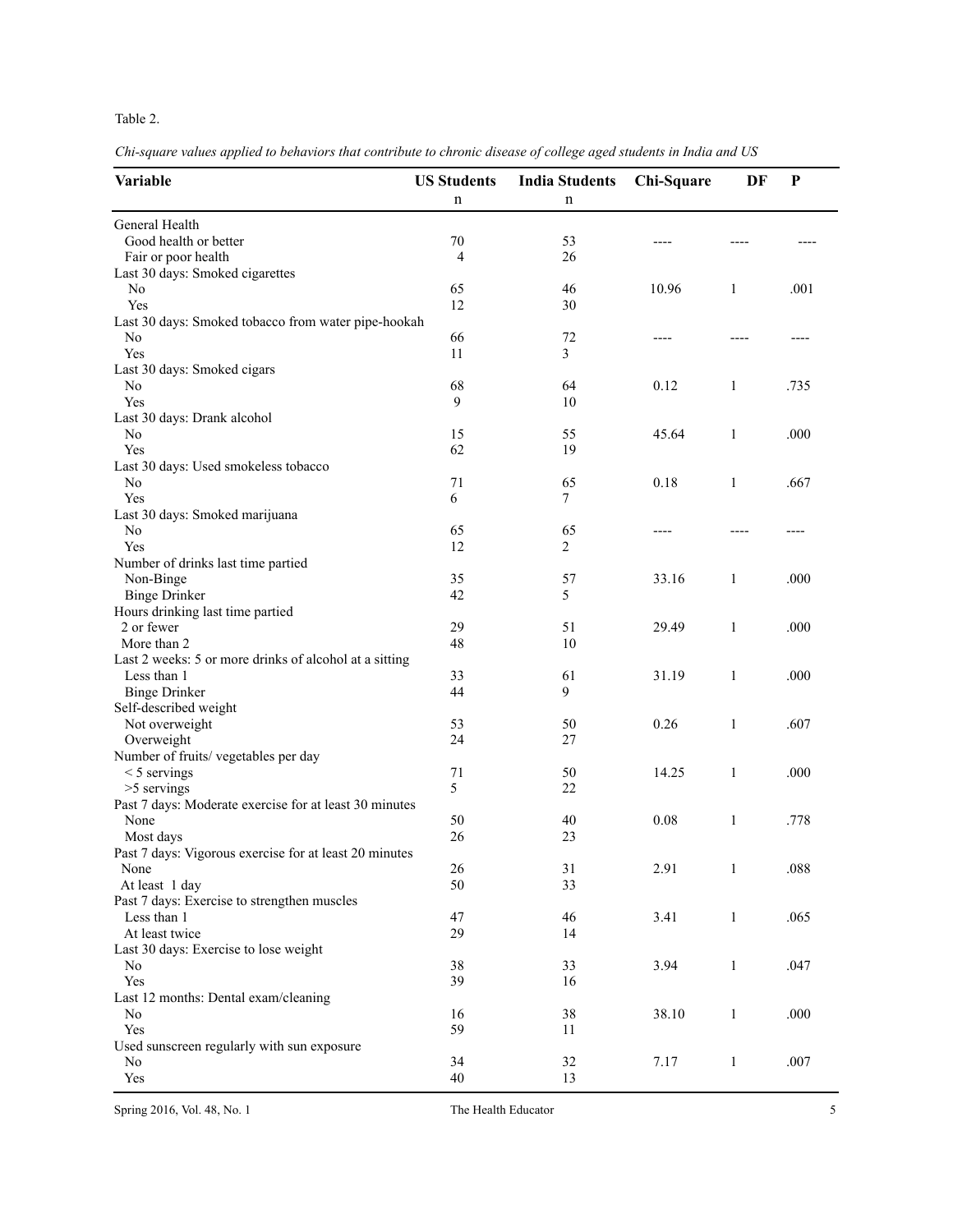from the United States, and 11.4% (9/79) of respondents from India noted that over the last two weeks they drank five or more drinks at a sitting. Respondents from the United States were significantly (*p= .000*) more likely than those from India to drink five or more drinks at a sitting which is considered binge-drinking.

When asked "Within the last 30 days, did you use marijuana?" almost 16% (12/76) of respondents from the United States and almost 3% (2/79) of respondents from India noted that they used marijuana in the last 30 days.

#### **Weight, nutrition, and exercise**

The next questions asked respondents about weight, nutrition, and exercise. Almost 70% (53/76) of respondents from the United States and 63.3% (50/79) of respondents from India described themselves as at about the right weight. Although most described themselves as about the right weight, a little over half (51.3%, 39/76) of respondents from the United States and 20.3% (16/79) of respondents from India noted that they exercised to lose weight over the last 30 days. Respondents from the United States were significantly *(p=.047*) more likely to exercise to lose weight than those from India.

When asked about the usual number of fruits/vegetable servings consumed each day, only 6.6% (5/76) of respondents from the United States and 27.8% (22/79) of respondents from India noted that they consumed five or more servings each day. Respondents from India were significantly (*p=.000*) more likely than those from the United States to consume five or more servings of fruits/vegetables each day. In addition, 34.2% (26/76) of respondents from the United States and 29.1% (23/79) of respondents from India noted that they participated in moderate exercise for at least 30 minutes on one day or more over the last week; and 65.8% (50/76) of respondents from the United States and 41.8% (33/79) of respondents from India noted that they participated in vigorous exercise for at least 30 minutes on one day or more over the last week.

### **Additional behavioral health risk factors**

Some additional behavioral risk factors were included in the survey. Almost 78% (59/76) of respondents from the United States and almost 14% (11/79) of respondents from India noted that they received a dental exam/cleaning over the last year. Respondents from the United States were significantly *(p=.000*) more likely than those from India to receive a dental exam/cleaning. A little over half (52.6%, 40/76) of respondents from the United States and 16.5% (13/79) of respondents from India noted that they used sunscreen regularly with sun exposure. Respondents from the United States were significantly (p=.007) more likely than those from India to regularly use sunscreen.

#### **Discussion**

A convenience sample of English-speaking, college-aged students from a medium-sized, rural university in India and a medium-sized, rural university in the United States participated in a survey about their behavioral health risks for chronic disease. The chronic disease risk factors of substance abuse, physical inactivity, and poor nutrition were similar between the two respondent groups, however; choice of substance to abuse significantly differed between the groups.

For college students in the United States, physical inactivity, poor nutrition, and substance abuse are leading risk factors for chronic diseases such as heart disease and stroke, diabetes, and cancer (CDC, 2016). In this study, only about one-third of respondents from the university in the United States reported obtaining 30 minutes each day of exercise, but about half reported exercising to lose weight. With only 7% of respondents noting that they consume five or more fruits and vegetables each day, they may not receive adequate amounts of the nutrients needed to prevent disease and promote health (CDC, 2015b). Also, about 60% reported that they binged (consuming five or more alcoholic drinks in one sitting) within the past two weeks, and 16% reported using marijuana in the last month. Consistent with the literature, for survey respondents from the United States, physical inactivity, substance abuse (specifically alcohol abuse), and poor nutrition habits seem to be leading behavioral risk factors for chronic disease and injuries (CDC, 2016).

For people in India, similar to many countries with low socioeconomic levels, alcohol and tobacco use, physical inactivity, and low vegetable and fruit consumption are key risk factors for chronic diseases (Ezzati & Riboli, 2013; WHO, 2011). Most survey respondents from India did not use alcohol or marijuana within the past 30 days, though, as positive health behaviors can help protect against heart disease, cancer, and injuries. On the other hand, consistent with the literature (WHO, 2015a), almost 40% reported using cigarettes, only 28% reported consuming five or more fruits and vegetables each day, and just 30-40% obtained moderate to vigorous exercise each week. For survey respondents from India, cigarette use, poor nutrition, and physical inactivity seem to be the leading behavioral risk factors for chronic diseases such as cardiovascular diseases, cancer, and respiratory diseases – the leading causes of death in India (WHO, 2015a; WHO, 2016).

Respondents from the United States were significantly more likely than those from India to rate their health as 'good' possibly due to higher socioeconomic levels as well as better access to health care. Poor sanitation, a key environmental contributor to malnutrition and respiratory infections in India, may also play a factor. The chronic disease risk factors of substance abuse, physical inactivity, and poor nutrition were similar between the two respondent groups; however, choice of substance to abuse differed between the groups. Respondents from India were significantly more likely to use cigarettes than those from the United States. The death rate from tobacco is increasing in the Asian regions (Ezzati & Riboli, 2013), and because of environmental factors (tobacco products are far cheaper, more accessible, family-grown, and not as highlyregulated as in the United States), cigarettes may be easier to obtain in India.

Cultural factors play a role in alcohol use (Ezzati & Riboli, 2013). Alcohol abuse, specifically binge-drinking, was reported significantly more often by respondents from the United States. Alcohol use and abuse is a risk factor for injuries and violence in young adults (Ezzati & Riboli, 2013). Although only about one-third of both respondent groups obtained at least some moderate physical activity each week, about half of respondents from the United States seemed to exercise so they could lose weight. Over the past three and one-half decades,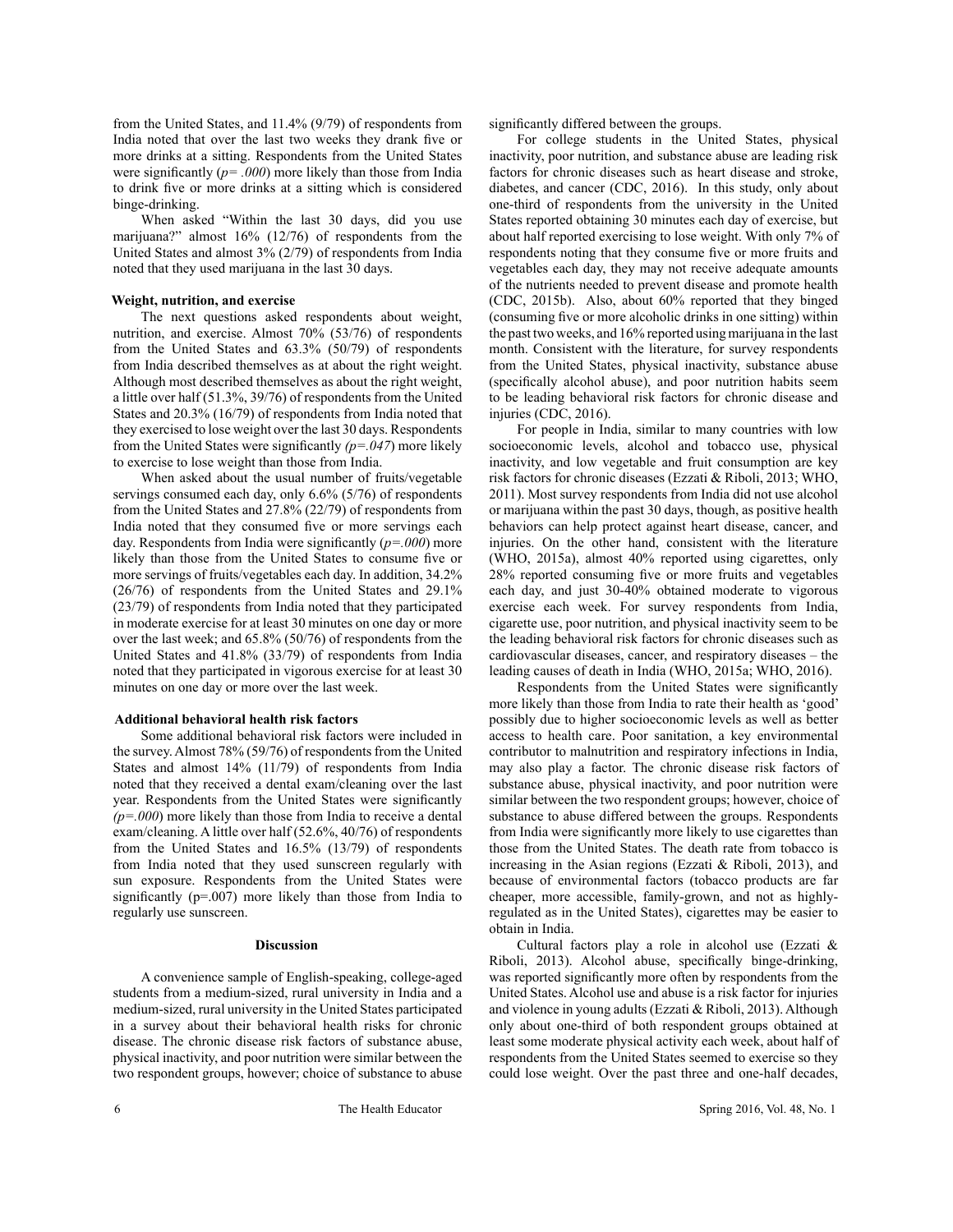the United States had the greatest increase in obese persons as compared to other countries, and exercise rates have also declined in industrialized countries (Ezzati & Riboli, 2013).

Both respondent groups reported not obtaining the recommended amount of fruits and vegetable each day, however, respondents from India obtained significantly more servings than their counterparts from the United States. Respondents from the United States mostly lived in off-campus housing or used college housing and food service. Whether on-campus foodservice or off-campus cooking on their own, respondents from the United States have access to a myriad of food choices and decisions to make, both healthy and unhealthy. In India, however, many respondents lived at home with their parents. In this environment, parents may possibly make the food choices for the students. Respondents from the United States were significantly more likely than those from India to receive a dental exam and regularly use sunscreen. Possibly because dentistry in India may be more expensive and many Indians have darker skin pigmentation, these protective factors were not generally addressed.

Because only a small group of respondents from one university in India and one university in the United States were surveyed, study generalizability is limited. Demographics also differed between the two universities as many respondents from the United States were female and lived on campus, but many from India were male and lived at home. In addition, self-report data cannot be independently verified, and respondents may have been less than honest on some more sensitive questions. Lastly, the instrument used was developed for students in the United States and may have been difficult to understand for respondents from India.

The college-aged population possesses specific health risks that may lead to future chronic disease and disability. If results of this study are confirmed in larger, more definitive studies, there are a few implications for health educators who work with college students in these countries. Respondents in this study from two different countries possessed similar risk factors (substance abuse, poor nutrition, and physical inactivity) for the leading global chronic diseases. These similar risk factors can be improved, though (WHO, 2015b), by making better, more-informed, personal behavior choices. Health promotion programming for college students in both countries would be similar and need to focus on decreasing personal risk factors and promoting protective factors for chronic disease prevention. The difference, though, in programming for these two counties would be addressing the dissimilar environmental risk factors like level of access to health care, different laws and regulations, and influence of family and media that also affect their health-related choices. Policy advocacy interventions would generally be conducted to address these environmental influences on behavior, and each country would probably conduct very different initiatives.

This study improves our understanding of behavioral health risk factors in both college students in India and in America. The significance of these risk factors pertaining to college students in India warrants the need for more in-depth research with more college students to identify why they engage in these behaviors and their attitudes towards these behaviors. Those who work with college/university students in India could learn from this data and help to create classroom-based prevention programs to influence the students' knowledge, attitudes, and behaviors about ways to reduce the burden of chronic diseases. Additionally, health professionals working in substance/heath education could create programs aimed at parents and students, including home visits and education to help improve behaviors that can lead to chronic diseases.

There are some strategies that can help reduce the negative impact of assimilation so students from India will not adopt unhealthy lifestyle behaviors. These strategies can include: organizing media and advocacy campaigns to raise awareness about chronic diseases; creating coalitions/organizations in the institution; providing extracurricular activities that promote behavior that reduces the chance of getting chronic diseases; and design school-based programs that raise awareness of chronic diseases.

In order to be more specific in targeting programming and policy-making to address the dissimilar environmental factors, a health needs assessment should be conducted. Assessments have been conducted in colleges and universities in the United States; however, no national assessment was conducted of college-aged students in India. A suggested future direction for research would be to conduct a large-scale health needs assessment of college-aged students in India similar to the ones conducted in the United States. Conducting a health needs assessment is important no matter what county or community is being served. Needs assessments inform intervention programming decisions and prioritize health risks to be addressed. In both India and the United States, the majority of all deaths are due to chronic disease, therefore; it would also be important in future research to examine other related health behaviors like sexual health, mental health, and personal safety that may also directly or indirectly contribute to disease risk. Implementing evidence-based individual and environmental interventions targeted to specific health needs of all college students can address chronic disease risk early in a young person's life.

#### **References**

- American College Health Association. (2016a). *American college health association-national college health assessment II: Reference group executive summary fall 2015.* Hanover, MD: Retrieved from: http://www. acha-ncha.org/docs/NCHA-II%20FALL%202015%20 REFERENCE%20GROUP%20EXECUTIVE%20 SUMMAR Y.pdf
- American College Health Association. (2016b). *Generalizability, reliability, and validity analysis.* Retrieved from http://www.acha-ncha.org/grvanalysis. html
- Centers for Disease Control and Prevention. (2015a). *Cigarette smoking in the United States*. Retrieved from: http://www. cdc.gov/tobacco/campaign/tips/resources/data/cigarettesmoking-in-united-states.html
- Centers for Disease Control and Prevention. (2015b). *College health and safety*. Retrieved from: http://www.cdc.gov/ family/college/
- Centers for Disease Control and Prevention. (2015c). *High blood pressure facts*. Retrieved from: http://www.cdc. gov/bloodpressure/facts.htm